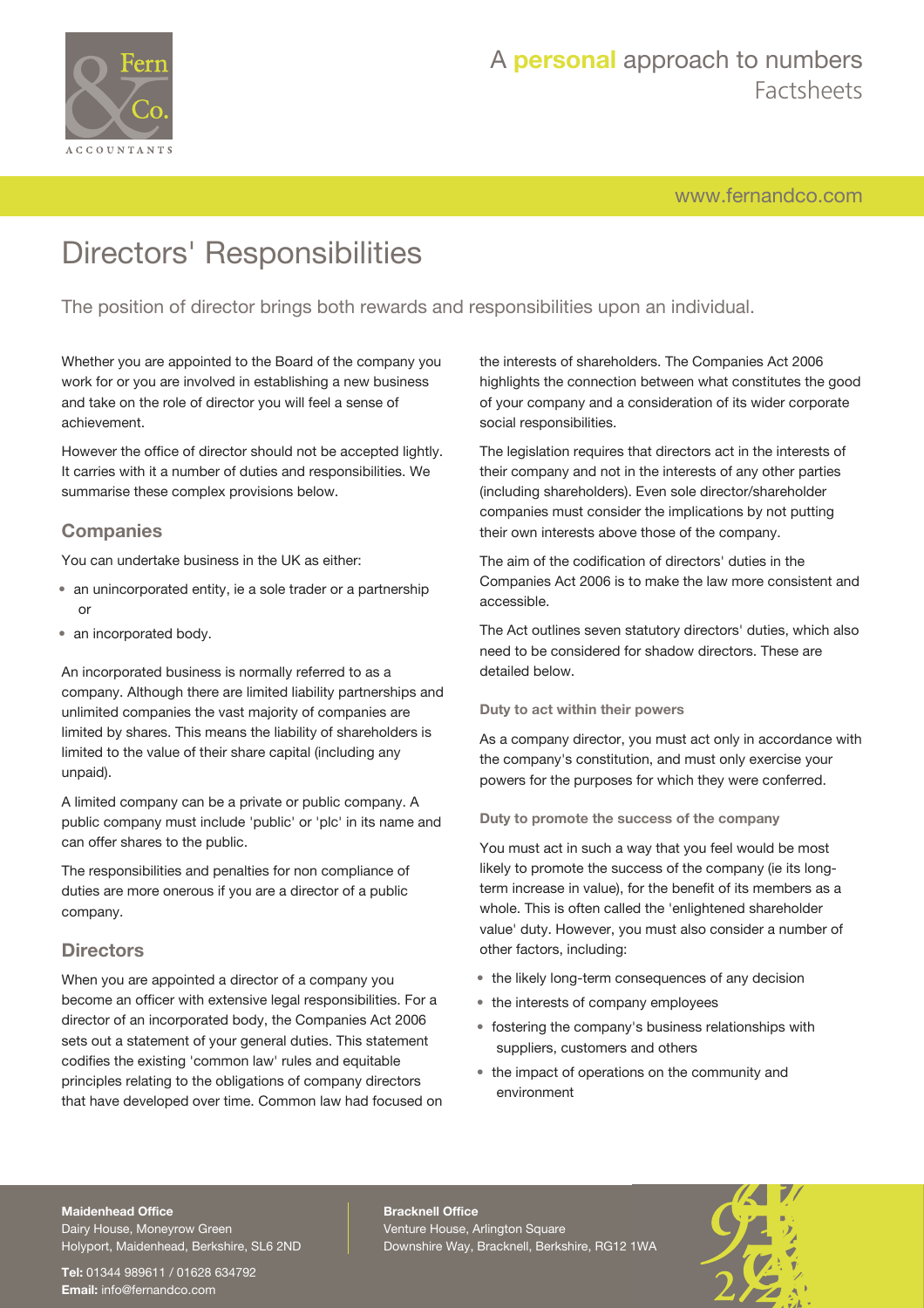

# A **personal** approach to numbers Factsheets

# [www.fernandco.com](http://www.fernandco.com)

- maintaining a reputation for high standards of business conduct
- the need to act fairly as between members of the company.

#### **Duty to exercise independent judgment**

You have an obligation to exercise independent judgment. This duty is not infringed by acting in accordance with an agreement entered into by the company which restricts the future exercise of discretion by its directors, or by acting in a way which is authorised by the company's constitution.

#### **Duty to exercise reasonable care, skill and diligence**

This duty codifies the common law rule of duty of care and skill, and imposes both 'subjective' and 'objective' standards. You must exercise reasonable care, skill and diligence using your own general knowledge, skill and experience (subjective), together with the care, skill and diligence which may reasonably be expected of a person who is carrying out the functions of a director (objective). So a director with significant experience must exercise the appropriate level of diligence in executing their duties, in line with their higher level of expertise.

#### **Duty to avoid conflicts of interest**

This dictates that, as a director, you must avoid a situation in which you have, or may have, a direct or indirect interest which conflicts, or could conflict, with the interests of the company.

This duty applies in particular to a transaction entered into between you and a third party, in relation to the exploitation of any property, information or opportunity. It does not apply to a conflict of interest which arises in relation to a transaction or arrangement with the company itself.

This clarifies the previous conflict of interest provisions, and makes it easier for directors to enter into transactions with third parties by allowing directors not subject to any conflict on the board to authorise them, as long as certain requirements are met.

#### **Duty not to accept benefits from third parties**

Building on the established principle that you must not make a secret profit as a result of being a director, this duty states that you must not accept any benefit from a third party (whether monetary or otherwise) which has been conferred because of the fact that you are a director, or as a consequence of taking, or not taking, a particular action as a director.

This duty applies unless the acceptance of the benefit cannot reasonably be regarded as likely to give rise to a conflict of interest.

**Duty to declare interest in a proposed transaction or arrangement**

Any company director who has either a direct or an indirect interest in a proposed transaction or arrangement with the company must declare the 'nature and extent' of that interest to the other directors, before the company enters into the transaction or arrangement. A further declaration is required if this information later proves to be, or becomes either incomplete or inaccurate.

The requirement to make a disclosure also applies where directors 'ought reasonably to be aware of any such conflicting interest.

However, the requirement does not apply where the interest cannot reasonably be regarded as likely to give rise to a conflict of interest, or where other directors are already aware (or 'ought reasonably to be aware') of the interest.

### **Maidenhead Office**

Dairy House, Moneyrow Green Holyport, Maidenhead, Berkshire, SL6 2ND

**Tel:** 01344 989611 / 01628 634792 **Email:** [info@fernandco.com](mailto:info@fernandco.com)

**Bracknell Office** Venture House, Arlington Square Downshire Way, Bracknell, Berkshire, RG12 1WA